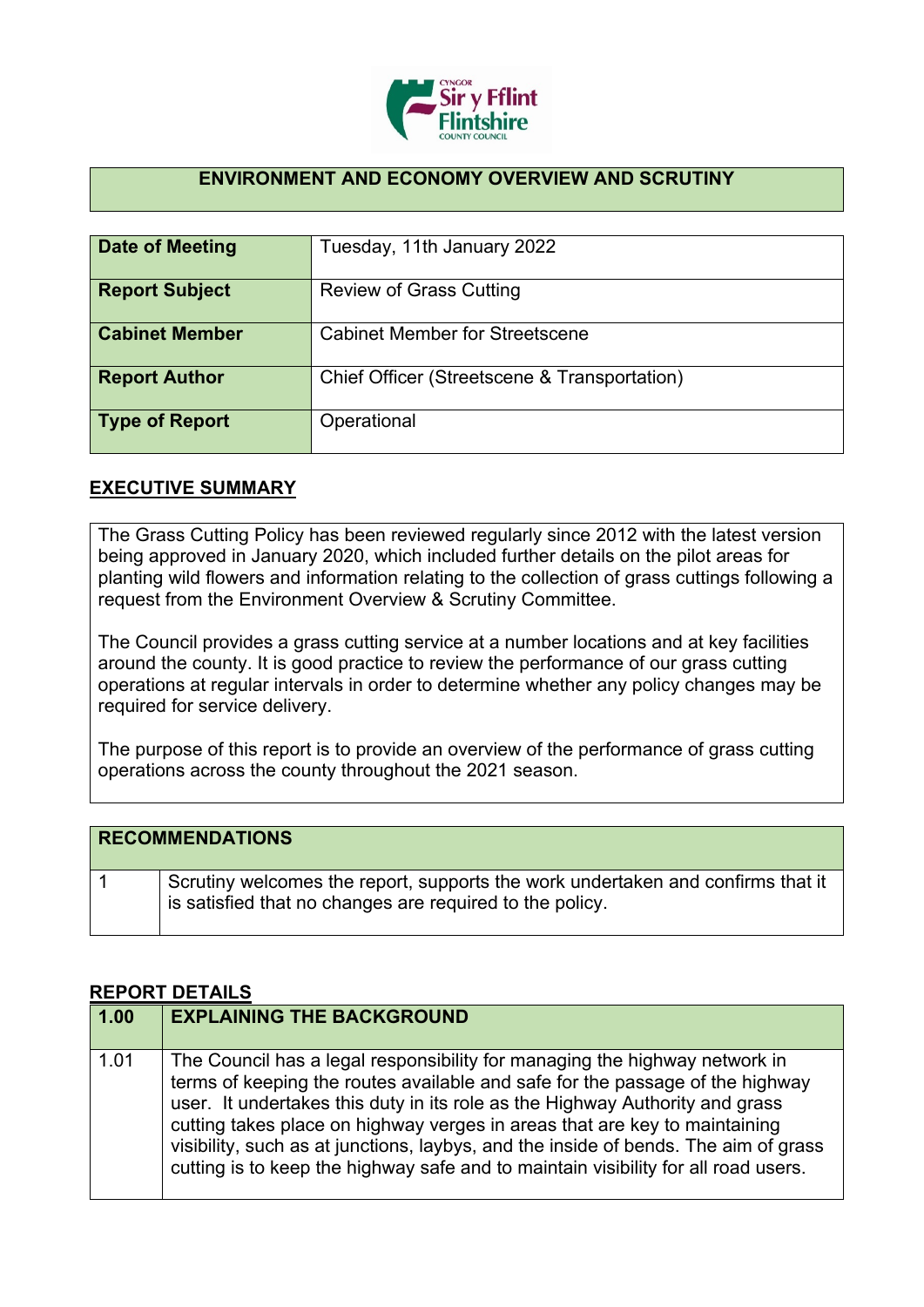|      | Grass cutting and grounds maintenance standards are set out in our Grass<br>Cutting Policy. We also employ Streetscene Standards, which are reviewed<br>typically every three years (the next review date is planned in November 2022).<br>The Grass Cutting Policy was last revised in January 2018 and subsequently<br>reviewed in January 2020 with no amendments made (see Appendix 1).                                                                                                                                                                                                                                                                                                                                                                                                                                                                                                  |
|------|----------------------------------------------------------------------------------------------------------------------------------------------------------------------------------------------------------------------------------------------------------------------------------------------------------------------------------------------------------------------------------------------------------------------------------------------------------------------------------------------------------------------------------------------------------------------------------------------------------------------------------------------------------------------------------------------------------------------------------------------------------------------------------------------------------------------------------------------------------------------------------------------|
| 1.02 | We have a range of grass cutting and grounds maintenance operations in place,<br>which vary from external contracted services on highway verges, roundabouts<br>and central reservations, weed spraying, tenant gardens and school grounds to<br>our own in-house service delivery for amenity areas and public open spaces,<br>such as car parks, cemeteries, leisure centres, libraries, council offices, housing<br>estates, town centres, sheltered housing, bus stops, play areas and playing<br>fields and nature conservation areas. We do not maintain private land or land<br>owned by bodies other than the Council.                                                                                                                                                                                                                                                               |
| 1.03 | Grass cutting across the county was initially affected by the initial 'lockdown' in<br>March 2020 as a number of services were suspended due to the restrictions in<br>place at the time; however as the restrictions began to be lifted over the summer<br>of 2020, grass cutting services resumed and we began to recover and achieve<br>the standards set out in the policy.                                                                                                                                                                                                                                                                                                                                                                                                                                                                                                              |
| 1.04 | Our own in-house grass cutting operations were impacted heavily during the<br>Spring of 2020, due to the lack of available workforce owing to high sickness<br>absence levels, self-isolation and deployment to other key services, such as<br>waste and recycling operations; consequently, grass cutting and grounds<br>maintenance operations were reduced or scaled back during this period.<br>As a result, we started to observe increased growth in vegetation to<br>unmanageable lengths, as well as a decrease in environmental cleanliness and<br>increased customer complaints as the season progressed. As the restrictions<br>were lifted, grass cutting and grounds maintenance operations were<br>reintroduced in most areas of the County during the Summer of 2020; however,<br>there was a backlog of work and operations were not fully resumed in some<br>amenity areas. |
| 1.05 | There is no doubt that the last 18 months has been an extremely challenging<br>time for the Council and the entire authority has had to manage unprecedented<br>levels of uncertainty, react to multiple and different pressures and maintain<br>services that are critical to the residents of Flintshire. The COVID-19 pandemic<br>has seen restrictions placed upon individuals and organisations. These<br>restrictions have significantly impacted on the operations undertaken and how<br>these were carried out during this time.                                                                                                                                                                                                                                                                                                                                                     |
|      | In Streetscene & Transportation, overall, the service has shown a good level of<br>resilience, although it should be recognised that certain services have and will<br>continue to experience significant disruption. The emergency situation as a<br>result of the pandemic and Brexit is far from over and the summary that follows<br>provides an overview of what continues to be a fluid and uncertain situation.<br>However, notwithstanding this, complaints relating to the overall standard of<br>grass cutting have been limited, with only a small number of complaints                                                                                                                                                                                                                                                                                                           |
|      | received, which relate to localised issues of quality or due to equipment failure.                                                                                                                                                                                                                                                                                                                                                                                                                                                                                                                                                                                                                                                                                                                                                                                                           |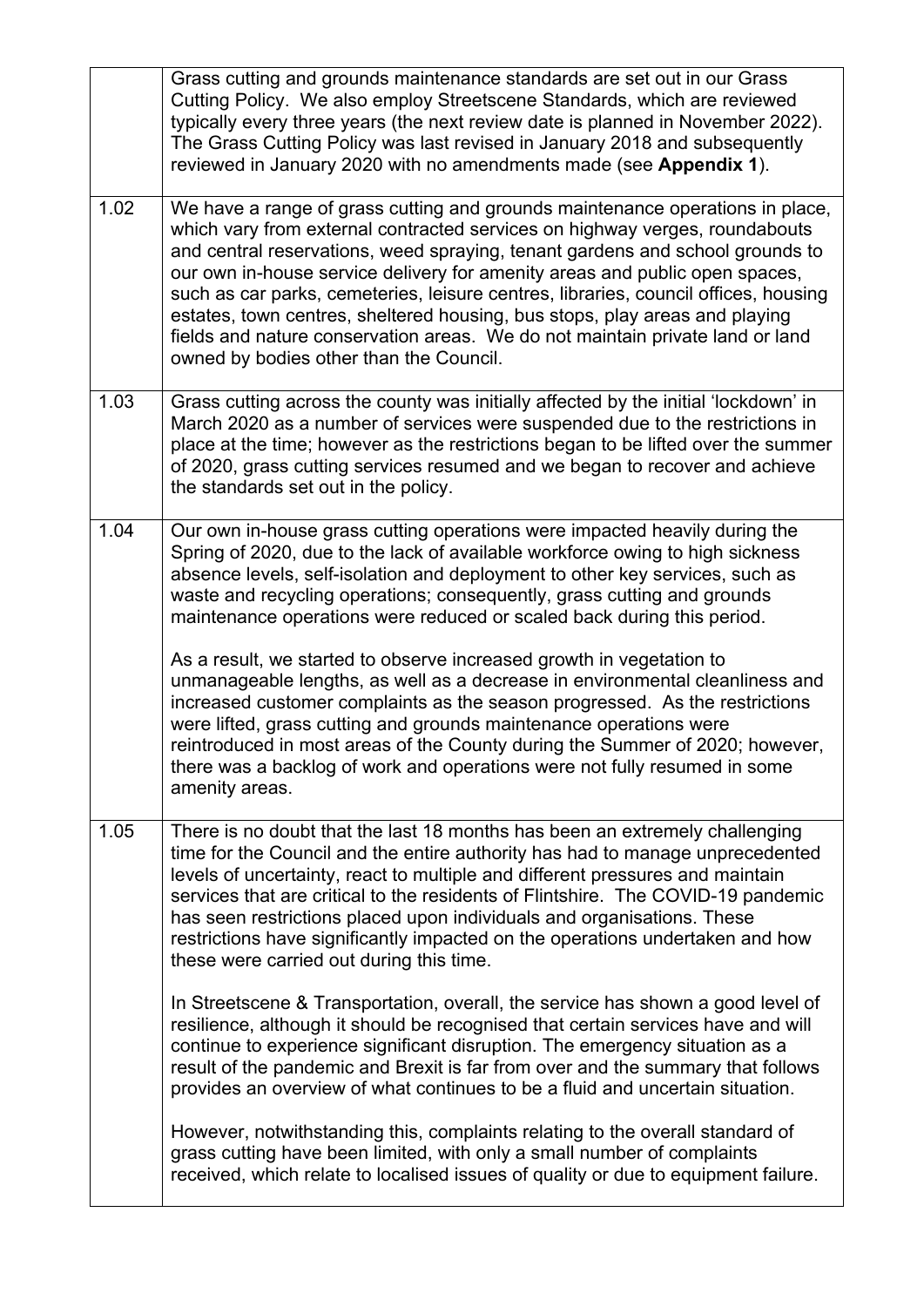| 1.06 | In March 2021, the grass cutting season recommenced with all areas of the<br>county receiving the full service provision, albeit with convoy vehicle working in<br>place in order to maintain social distancing and crews working as "bubble"<br>groups. The bubble working principle divided the grass cutting crews into<br>independent teams or "bubbles," which enabled them to carry out critical<br>functions without the need to interact with other colleagues. The purpose of<br>doing this was to mitigate the risk of the whole service needing to self-isolate<br>under the Test and Trace system and protect this critical frontline service.                                                                                                                                                                                                                                                                                                                                                             |
|------|------------------------------------------------------------------------------------------------------------------------------------------------------------------------------------------------------------------------------------------------------------------------------------------------------------------------------------------------------------------------------------------------------------------------------------------------------------------------------------------------------------------------------------------------------------------------------------------------------------------------------------------------------------------------------------------------------------------------------------------------------------------------------------------------------------------------------------------------------------------------------------------------------------------------------------------------------------------------------------------------------------------------|
| 1.07 | The grass cutting teams are area based and consist of seven teams, with one<br>additional team dedicated to grounds maintenance at Council owned<br>cemeteries. The first cut of the season took place in the second week of March<br>2021 and the teams achieved between 11 and 12 full cuts by the end of the<br>season, which ran late into October 2021 due to the unusually warm autumn<br>(see Appendix 2 for the grass cutting performance dashboard). It is also<br>important to bear in mind that the 2021 season also recorded exceptionally wet<br>periods of heavy rainfall in June and again in September, which impacted on<br>vegetation growth and service delivery.                                                                                                                                                                                                                                                                                                                                   |
| 1.08 | The in-house service has performed well throughout the season and the Covid-<br>safe measures put in place have ensured that grass cutting operations have<br>continued uninterrupted throughout the season and in line with the current<br>policy. Contracted grass cutting services have also performed well with highway<br>verges maintained to the required policy standards.                                                                                                                                                                                                                                                                                                                                                                                                                                                                                                                                                                                                                                     |
| 1.09 | It is noted, however, that the level of service provided in relation to weed<br>spraying has not met the standard expected. Weed spraying across the county<br>is normally provided through external contractors. Unfortunately, when the<br>season commenced, the incumbent contractors notified us, at short notice, that<br>they were unable to fulfil the contract this year, due to their own ongoing issues<br>with the pandemic and resourcing. In response, we procured a second<br>contractor, who although was ready to commence the weed spraying in July,<br>also advised at short notice that they could not deliver as service. Following<br>this, we procured another, third contractor, who has had limited availability to<br>deliver the weed spraying programme since August 2021, which has meant that<br>the programme has fallen behind. In recent weeks, we have been attempting to<br>engage with a fourth contractor; however, this is also proving challenging with<br>limited availability. |
| 1.10 | The new weed spraying contract will be re-procured in time for the 2022 season<br>with alternative options to the 'lotting' process to build in resilience and access to<br>additional contractors in light of the issues faced this year.                                                                                                                                                                                                                                                                                                                                                                                                                                                                                                                                                                                                                                                                                                                                                                             |
| 1.11 | Given that grass cutting performance has been delivered to the required<br>standards, is not proposed to change the existing policy at this time and service<br>delivery standards appear to be set at the appropriate level.                                                                                                                                                                                                                                                                                                                                                                                                                                                                                                                                                                                                                                                                                                                                                                                          |

| 2.00 | <b>RESOURCE IMPLICATIONS</b>                                                                                                                                                                                                                  |
|------|-----------------------------------------------------------------------------------------------------------------------------------------------------------------------------------------------------------------------------------------------|
| 2.01 | The service has had to adapt to new ways of working during the pandemic,<br>which has impacted resource levels e.g. increased requirement for agency staff,<br>increase in PPE/hygiene measures, convoy vehicles. All additional costs due to |